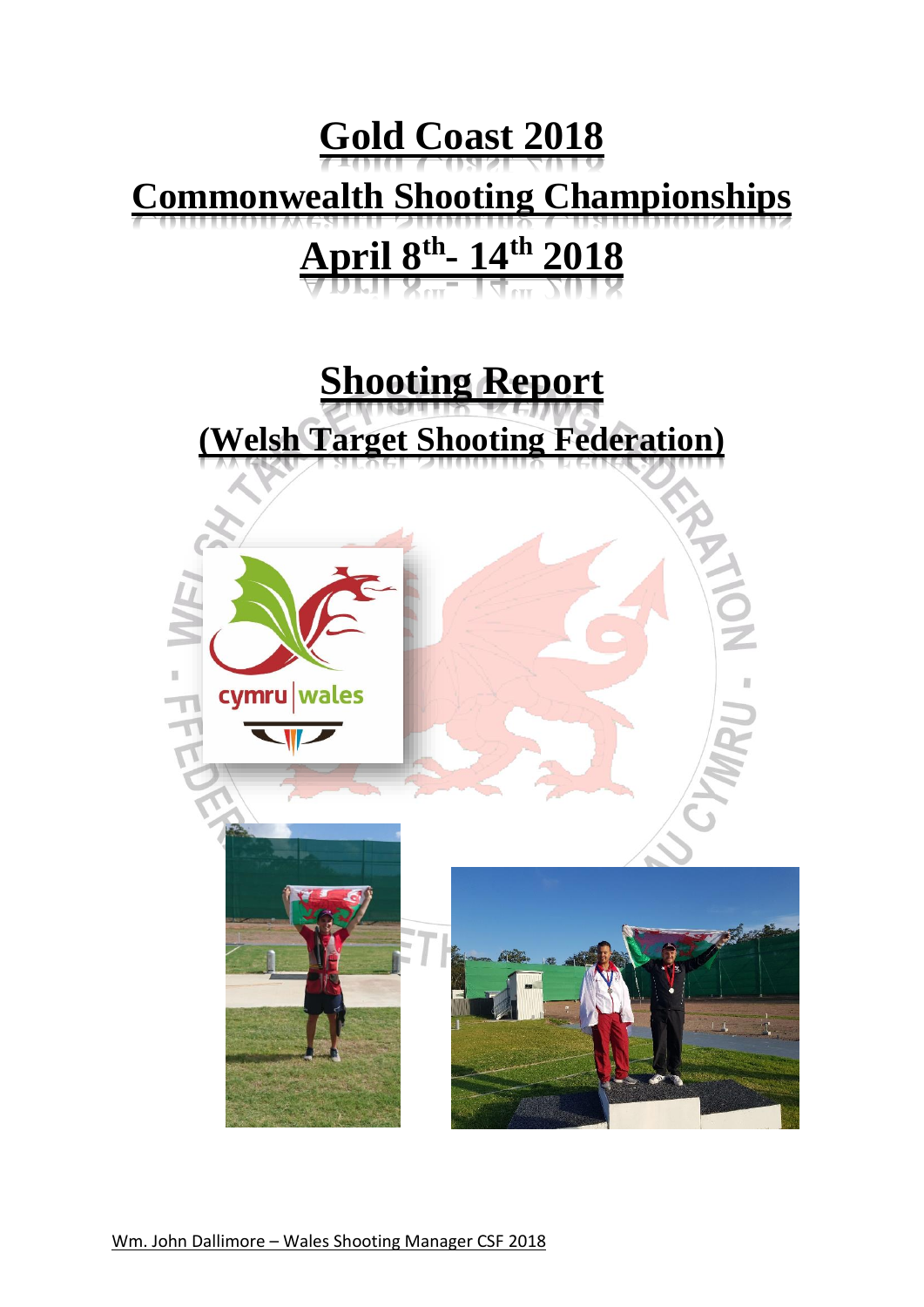



**Craig Auden finalist mens Air Pistol**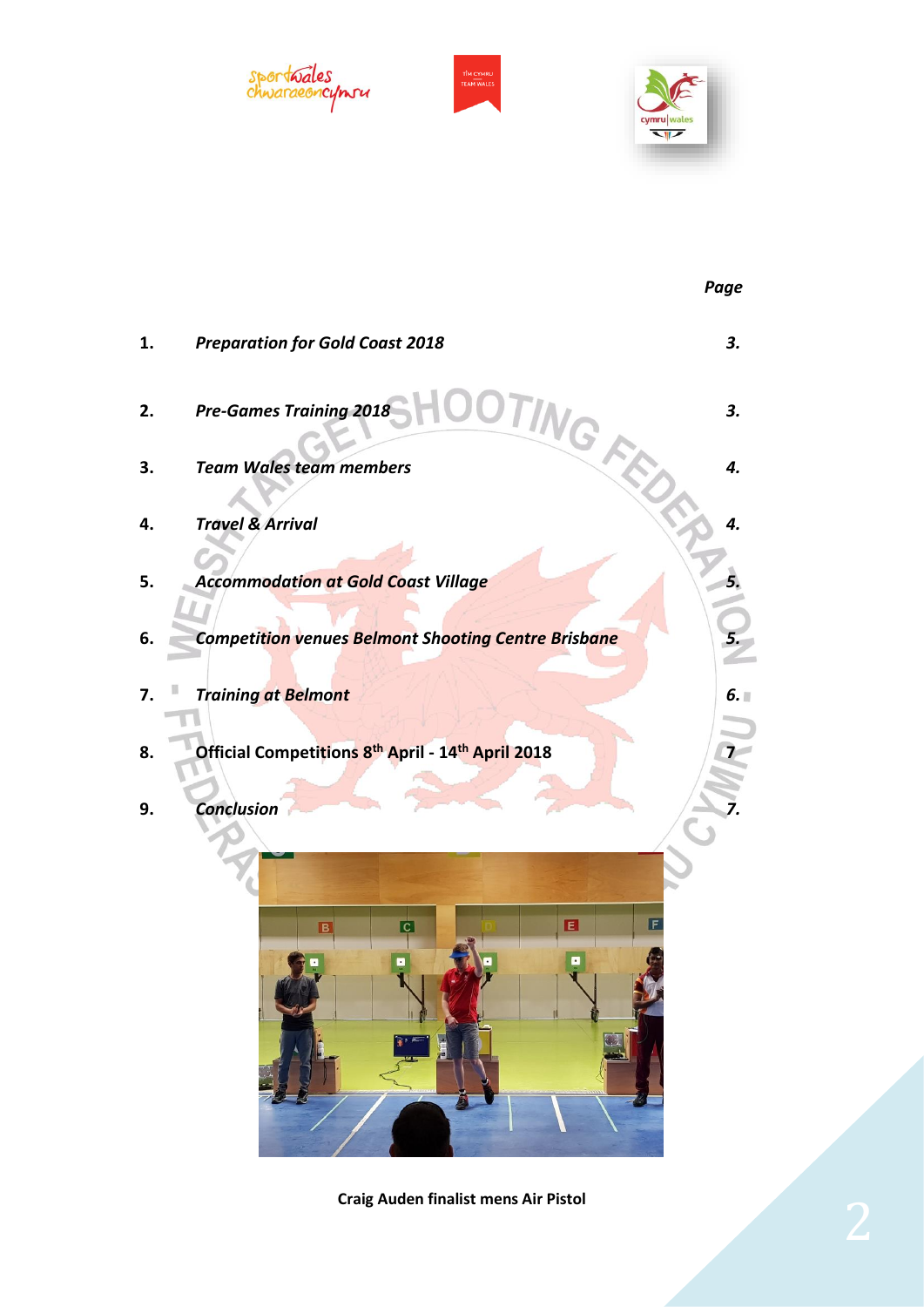





### **1.** *Preparation for Gold Coast 2018*

Preparation started immediately after Glasgow 2014. The Welsh Target Shooting Federation (WTSF) having developed a selection policy based on the Nomination Document developed for 2018 and revisited by the Commonwealth Games Council for Wales/WTSF during 2015/16.

Sports Wales invested heavily into all the Wales Commonwealth Games sports. Shooting was ably assisted by Susie Osbourne, Sports Wales Senior Officer, who helped the WTSF with all aspects of Sports Science and Medicine for the period leading up to Gold Coast 2018.

The team was developed with current modern day thinking and is prepared for the Gold Coast Commonwealth Games 2018. Our thanks must go to the Board and Executive of the Welsh Target Shooting Federation. We would also like to thank Sport Wales, the four WTSF member associations, The Commonwealth Games Council for Wales and the Wales Assembly Government for their professional manner and help in ensuring that Team Wales shooting team were prepared for CGF 2018.

## **2.** *Pre-Games Training 2017-18*

The busy competition schedules of the four Association members made it extremely difficult to assemble all the team together for group training prior to departure for Gold Coast. The Team managed regular training camps for Small bore and Air disciplines in Cardiff, Shotgun in Cyprus, Italy and Spain, Fullbore in Bisley/Jersey. Prior to departure, all team members were given the opportunity to carry out overseas warm weather training during 2017 and during the autumn and winter of 2016/17. Capped by a successful Commonwealth Shooting Federation Championship (CSF) held in Brisbane in Autumn of 2017. All these provided invaluable opportunities to prepare for Gold Coast 2018. Preparation funding, from Wales Sports Council (WSC) and WTSF was made available in 2015/16 making it possible for all team members to attend top level overseas matches in preparation for the Commonwealth Games.

As in previous CSF's (sadly there was none for Glasgow2014) these Championships were to be used also as a test event for GC2018 to give the Athletes and Officials an insight and feel for the Commonwealth Games these proved greatly beneficial as in past games.

Those Championships have undoubtable gave the team invaluable experience and important bonding with other team members.

The WTSF in conjunction with Sport Wales and Wales Commonwealth Games Council for Wales produced a robust nomination policy [http://www.wtsf.org.uk/wtsfcg2018-06-2018.pdf](http://www.wtsf.org.uk/wtsfcg2018-06-2017.pdf) where scores and performances were tracked during 2018 with Nomination took place late November 2018. The WTSF selected a strong team for the Commonwealth Games, who confirmed selection of a team of 8 men and 3 women along with three discipline coaches and one Sport Science support officer.

### **3.** *Team Wales team members*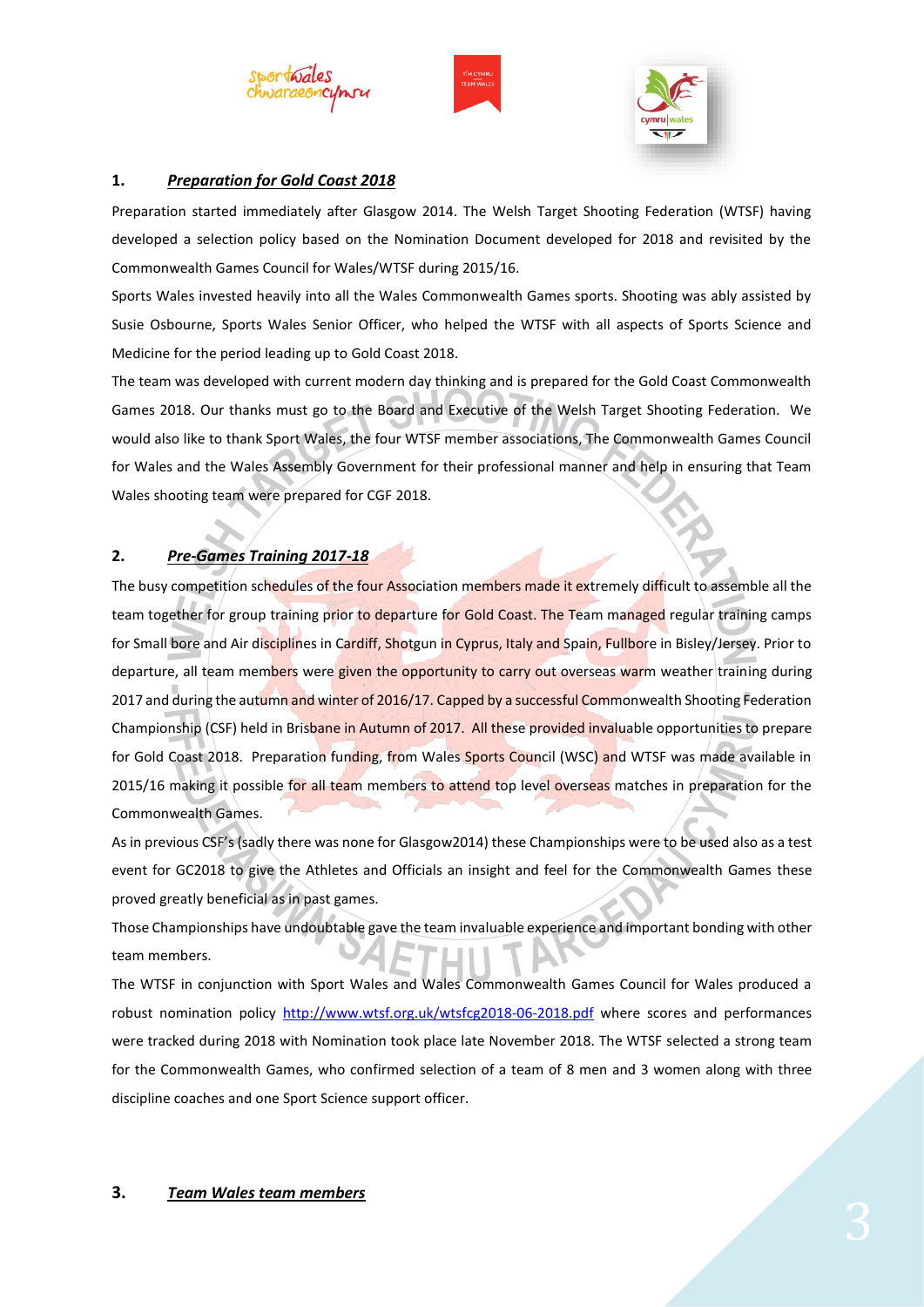





### *Shooting Competitors*

**Clay Target** (Skeet & Olympic Trap)

**Ben Llewellin;**

**Sarah Wixey ;**

**Jon Davis, Mike Wixey;**

**Pistol** (25m & Air pistol)

**Craig Auden & Coral Kennerley;**

**Small-bore** (.22 & Air Rifle)

**Sian Corish; Mike Bamsey & David Phelps;**

**Fullbore Rifle** (Queens Prize &Pairs)

**Gareth Morris & Chris Watson;**

# *Team Wales Shooting Officials*

| Small-bore Rifle Coach                          | -- Steve Downes;   | <b>Shooting Manager</b>                       | -- John Dallimore; |  |
|-------------------------------------------------|--------------------|-----------------------------------------------|--------------------|--|
| Air pistol Coach -- Steve Pengelly (Gibraltar); |                    | -- Mike Gross;<br>Sports Support/Asst manager |                    |  |
| Clay Target Coach                               | --Richard Stepney; | Physio                                        | -None appointed.   |  |
| <b>Fullbore Target Coach</b>                    | -- Martin Watkins; |                                               |                    |  |

# **4.** *Travel & Arrival*

The main party of Team Wales (shooting) departed in several groups from Cardiff first on 23rd March, meeting up in Gold Coast with two members arriving from World University shooting Championships in Kuala Lumpa . Sarah and Mike Wixey with Richard Stepney travelling on the 5<sup>th</sup> April. The Main Team travelled by Official Team Wales coach from SWNC Cardiff to Heathrow, then via Dubai with Emirates airways. There were considerable problems booking in with the excess baggage but was all resolved amicably. Other than that, Emirates was very helpful. Travelling direct to Gold Coast. (not through Sydney) was considered the better option with a view to ease of importing and exporting firearms. The flight times from Heathrow was about 23 hours, (37 hours from Cardiff-Gold Coast) this was eventful with firearm transfers and considering these flight times, was tiring for all groups. The first group to Gold Coast were met by the organisers who collected the firearms and transferred them to the armoury at Belmont ranges. Team was then transferred by Coach to the Gold Coast village!

Firearm Registration and Accreditation proved no problem; the whole team were through the system in less than 45 mins. The firearms, kit bags and ammunition were deposited in the BSC armoury; and held there until the first visit to the training/competition venue. The second group followed a similar arrival path to the first group.

## **5.** *Accommodation at Gold Coast Athlete Village*

.<https://thealexandrahillshotel.com.au/>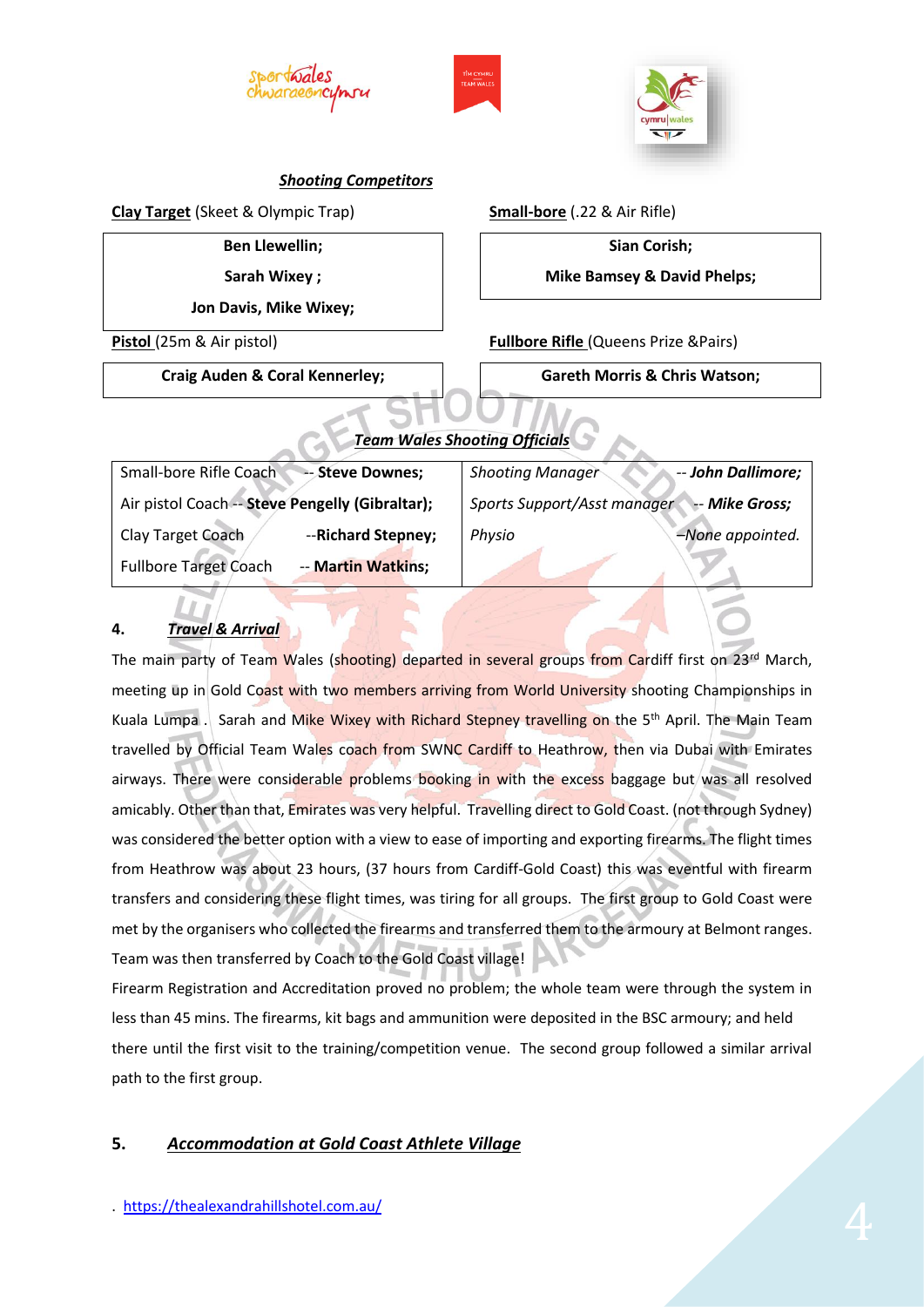





After a 80min coach journey we arrived at village accreditation where we were quickly supplied with our accreditations and we were housed in a multi-story apartment block, majority of the shooting team were together on the first floor. The rooming was on a twin share basis each room was adequate with mainly two bathrooms between three bedrooms. The Wales Team Headquarters were based in town houses on other side of road from the apartment block.

Meal supplied to athletes were on a 24hour basis and were of excellent quality and varied from day to day.

# **6.** *Competition venues Belmont Shooting Centre Gold Coast*

The Belmont Shooting Centre is located are situated approx. 40 miles (65km) from the main Games Village at Gold Coast 60/70 minutes by luxury coach (it must be noted that with the length of travel everyone was pleased the team was based in the village). The Shooting facility is constructed on the well established Belmont shooting centre. All shooting facilities have a planned legacy that will accrue from the 2018 Commonwealth Games.

On the first visit to BBS it was noted that the Shotgun and Fullbore Range infrastructure was still in the process of construction, with more seating planned for the 50/10 mtr ranges but with all the actual ranges facilities in full working order.

Much of the road/pathway infrastructure is complete and is serviceable. All completed by first day of official practice on April 3rd

## • *Fullbore Ranges Belmont*

The Fullbore range, is a permanent facility used for the 2011 World Championships, it is facing South and an ideal size to run a major Fullbore Commonwealth Games with all required firing points available at both short range and at the longer 900/1000 yards.

Athletes at Belmont Fullbore ranges suffered from the often-intense heat but thanks to Mike Gross, cooling strategies was put in place.

The competition itself was well run but poor score posting was noticed as no live results in real time were posted onto the internet.

### • *Shotgun layouts Belmont*

There were three International standard shotgun layouts which were of a temporary construction where the Commonwealth disciplines were competed: Skeet, Double Trap and Olympic Trap. The main layout for finals was situated on the central layout, with a large grandstand constructed on the central layout. A green plastic netting was erected to collect the fall out of the shot, this was 100-mtrs away.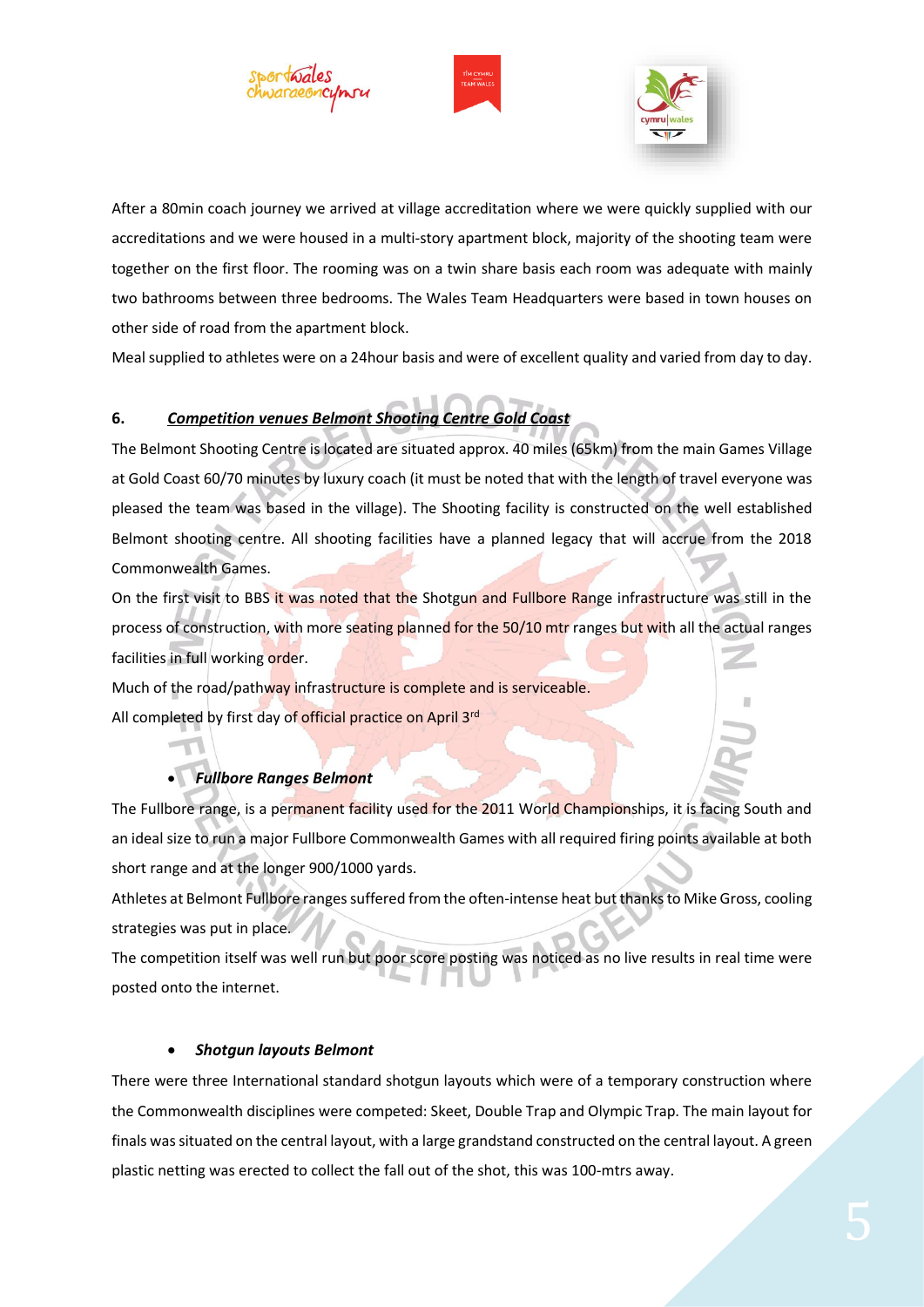





There were tremendous problems with the sun and the heat with the range surface being constructed from white broken type limestone causing the heat to be reflected and again thanks to our cooling strategies, our athletes gained some relief. All shotgun scores/results available instantly on Internet.

#### • *50/10mtr range & 25mtr range Belmont*

The 50/10mtr ranges (60 lanes on each) were located back to back. For the CG it is not intended for multi discipline shooting to take place at the same time, as spectator seating areas will make use of the space behind the range not being used. For the first three competitions days the 10mtr range was used and during the following five days, the 50mtr Range. The 25mtr range (40 lanes) was used solely for the two 25mtr pistol events

The competition Finals were held in the purpose built ten lane Finals Hall, set for 10m, 25m and 50m events.

All targets were Sius Ascor the 10m being Laser Score and the 50m Hybrid Score targets with all results updated instantly on the Internet.

### **7.** *Training at Belmont:*

The first day of arrival was spent on range and facility familiarisation but with no actual shooting. Security was also in place. Much of the road/pathway infrastructure was complete and was ready by the time of the opening.

All athletes came with coach-agreed training plans which involved training most days but at times commensurate with the provisional competition schedule. Time of day was also varied to observe the effect of daily variations on wind direction and strength; the ranges are situated to the East of The City of Gold Coast and quite near to the M1 (Pacific highway) between Gold Coast airport to the North and the Gold Coast 75km (where the village of the GC2018 will be situated) to the South. Pre-opening range time booking was plentiful and well organised, while formal booking was required this never caused any SAETHU TARG problem**.**

### **8. Official Competitions 8 th April -14 th April.**

Full Results can be found on:

[https://www.gc2018.com/sites/default/files/2018-04/GC2018\\_SHO\\_ResultsBook\\_v1.0.pdf](https://www.gc2018.com/sites/default/files/2018-04/GC2018_SHO_ResultsBook_v1.0.pdf)

Competitions were scheduled for eight days of CSF 2018 from Day two - Day nine. 30<sup>st</sup> Oct-6<sup>th</sup> November The schedule was split into disciplines on the eight consecutive days, PET and Individual events. There were 19 separate competitions in the shooting programme;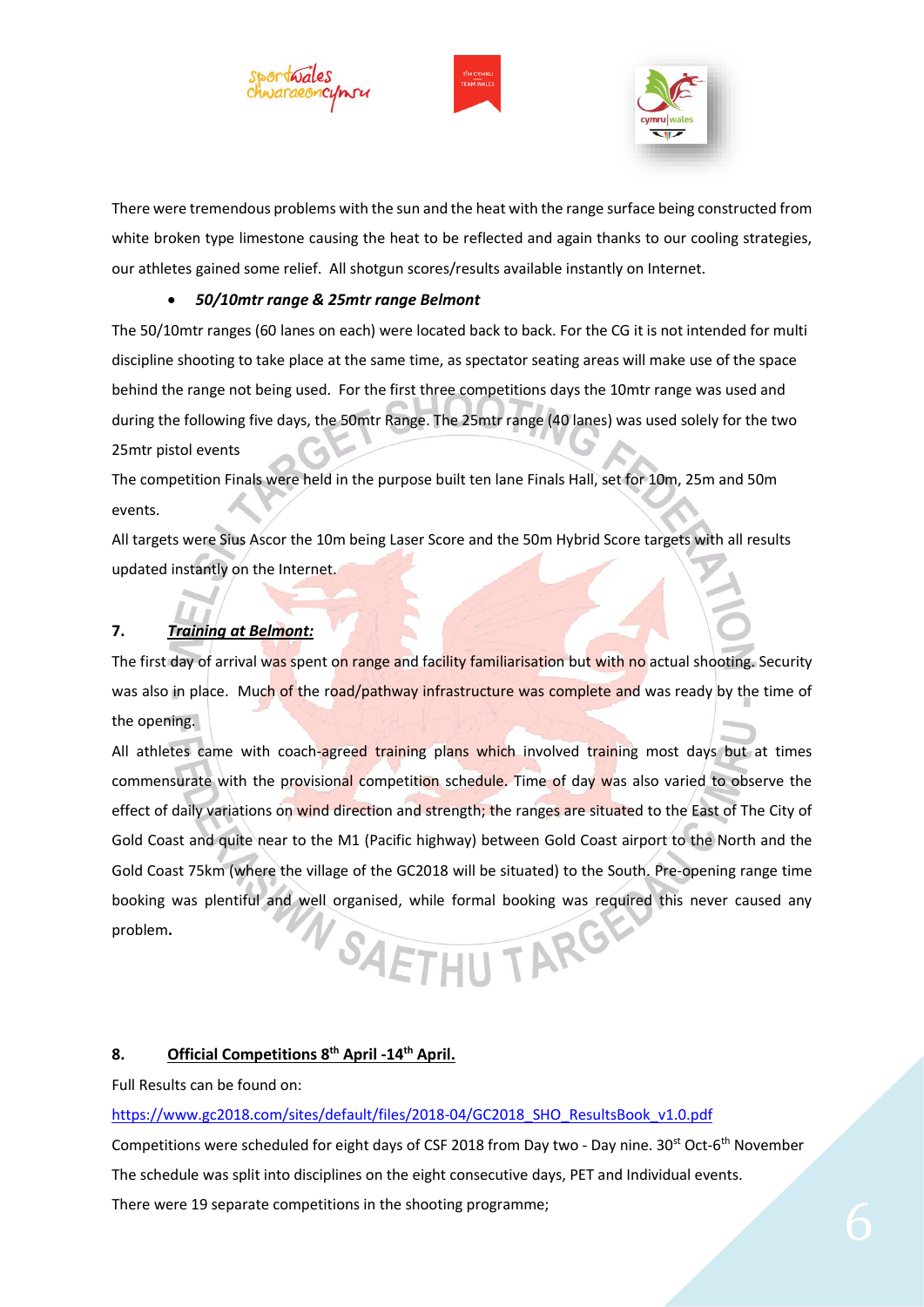





Team Wales competed in 13 of the 19 shooting competitions.

#### *Medallists at Gold Coast 2018 Shooting Team*

| 8/9 <sup>th</sup> April:   | Men's Skeet              | <b>SILVER medal</b>             | <b>Ben Llewellin</b>               |
|----------------------------|--------------------------|---------------------------------|------------------------------------|
| $9/10^{th}$ April:         | <b>Fullbore pairs</b>    | <b>SILVER medal</b>             | <b>Gaz Morris and Chris Watson</b> |
| 10 <sup>th</sup> April:    | <b>Men's Prone 50m</b>   | <b>GOLD Medal</b>               | David Phelps with a CG record      |
| 13 <sup>th</sup> April;    | <b>Women's Olym Trap</b> | <b>BRONZE medal Sarah Wixey</b> |                                    |
| $13/14^{\text{th}}$ April: | <b>Mem's Olym Trap</b>   | <b>GOLD</b> medal               | Mike Wixey with a CG record        |

| <b>Finalists Gold Coast 2018 Shooting Team</b> |  |  |  |
|------------------------------------------------|--|--|--|

### *(top eight)*

| <b>Finalists Gold Coast 2018 Shooting Team</b><br>(top eight) |                        |                  |                                                 |  |  |
|---------------------------------------------------------------|------------------------|------------------|-------------------------------------------------|--|--|
| 8 <sup>th</sup> April:                                        | Women's 10m air pistol | 5 <sup>th</sup>  | <b>Coral Kennerley</b>                          |  |  |
| 8 <sup>th</sup> April:                                        | Men's 10m air rifle    | $5^{\text{th}}$  | <b>Mike Bamsey</b>                              |  |  |
| 9 <sup>th</sup> April:                                        | Women's air rifle      | 6 <sup>th</sup>  | <b>Sian Corish</b>                              |  |  |
| <b>Other positions</b>                                        |                        |                  |                                                 |  |  |
| 9 <sup>th</sup> April:                                        | Men's air pistol       | 15 <sup>th</sup> | <b>Craig Auden (competed with wrist injury)</b> |  |  |
| 10 <sup>th</sup> April                                        | Men's Prone 50m        | 18 <sup>th</sup> | <b>Michael Bamsey</b>                           |  |  |
| 13/14th April                                                 | <b>Men's Olym Trap</b> | 26 <sup>th</sup> | Jon Davis (competed with Knee injury)           |  |  |
| 13 <sup>th</sup> April                                        | Women's 3x20           | 9 <sup>th</sup>  | <b>Sian Corish</b>                              |  |  |

| 14th April    | Men's 3x40                 | <b>gth</b>       | <b>Michael Bamsey</b> |
|---------------|----------------------------|------------------|-----------------------|
| 11/14th April | <b>Fullbore individual</b> | 10 <sup>th</sup> | <b>Gaz Morris</b>     |

**11/14th April Fullbore individual 16th Chris Watson** 

### **9.** *Conclusion*

On day one, Two finalists, proved an ideal start with day two our first medal silver by Ben Llewellin in the Men's skeet, this was quickly followed on day three by Chris Watson and Gaz Morris winning a hard fought silver medal in the full-bore pairs and then David Phelps with a games record securing a Gold medal in the prone 50m competition. With day six ending with another hard-fought medal with Sarah Wixey and Day seven a nother Gold Medal In the windy weather environment of Gold Coast, the athletes of Team Wales Shooting Team performed to a high standard in many of the competitions. Looking at the overall performances at Gold Coast I'm sure that all Athletes and coaches had a lot of pre- Commonwealth Games experience to work on for readiness for the Commonwealth Games in April next year. The shooting competitions along with the rest of Gold Coast CSF 2018 were well-run

E

P.